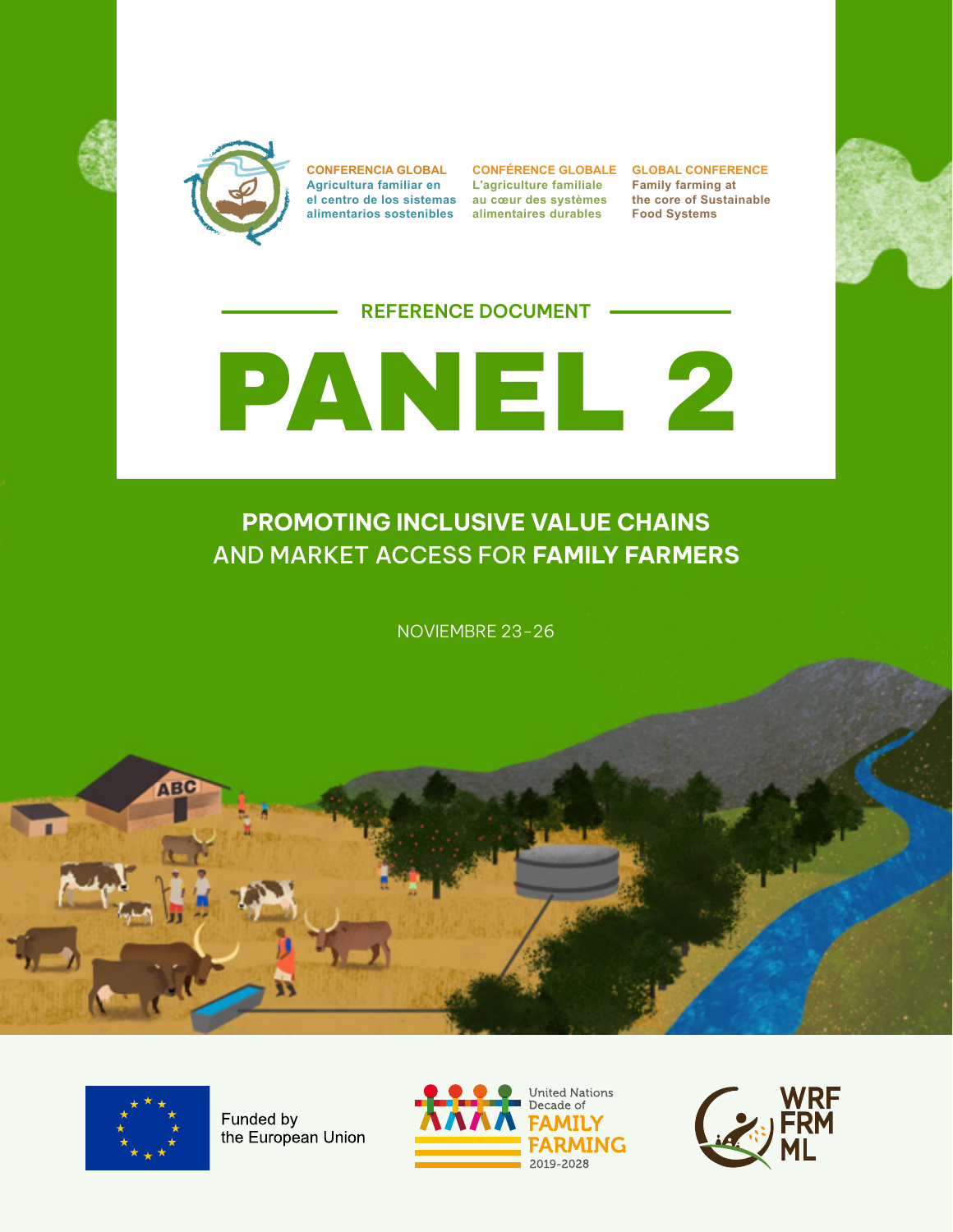# PANEL 2 PRESENTATION

In the framework of the sustainable and resilience food systems, the Decade of Family Farming 2019-2028 offers the international community an extraordinary umbrella to achieve positive change in food systems: the UNDFF Global Action Planbuilt upon a wide consensus, provides a series of comprehensive actions, from the global to the local levels, to address the challenges and unleash the unique potential of family farming. The Global Conference on Family Farming and Food Systems will seek to scale up the implementation of the UNDFF 2019-2028 towards more sustainable, resilient, inclusive, and viable food systems, and the achievement of the SDGs.

Various exchange sessions will be organised throughout the Conference, including three thematic panels. In this case, Panel 2 deals with promoting inclusive value-chains and market access for family farmers.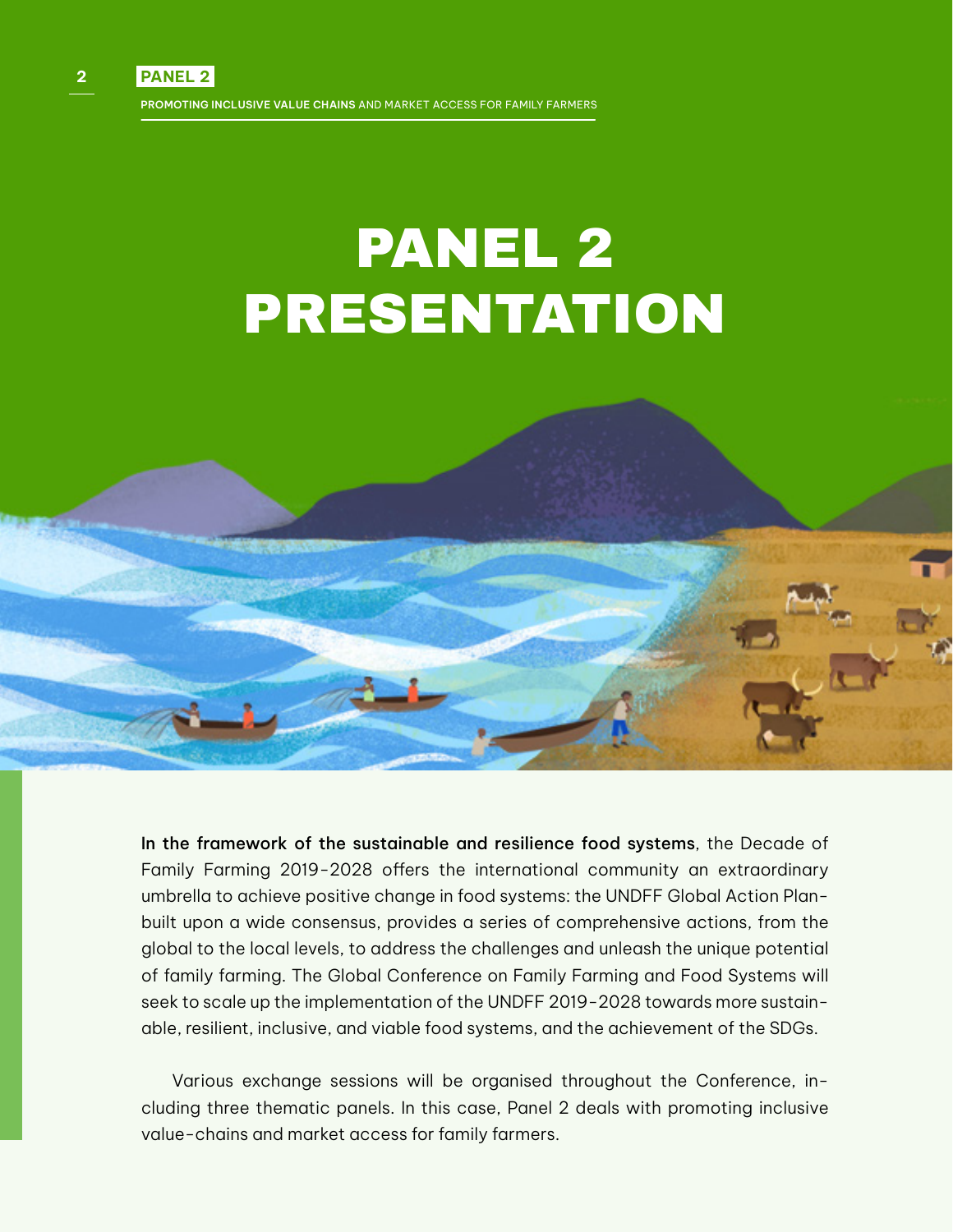**FAMILY FARMING** AT THE CORE OF SUSTAINABLE FOOD SYSTEMS

This panel aims to present and discuss how to create and distribute value among family farmers along food value chains that ensure the leadership of family farming in the shift towards sustainable, resilient, inclusive and viable food system. How to boost the access to different markets will be examined in terms of the opportunities to be enhanced.

The contents of the other two thematic panels (Panel 1: Enhancing sustainable production of diversified, safe, and nutritious food by family farmers and its contribution to sustainable livelihoods; and Panel 3: Public policies to increase the participation of family farming in the food systems), as well as the cross-cutting themes of the Conference (i) Gender equity and the leadership of rural women; ii) resilience and adaptation to climate change; iii) secure and improved family farmers' livelihoods; iv) inclusiveness, participation and strengthening of family farming organizations; and v) support youth and ensure generational sustainability) have been taken into account in the preparation of this reference document. This reference paper has been prepared by the Advisory Thematic Committee for Panel 2, made up of:

#### **Facilitation:**

• Ms. Marlene D. Ramirez, Secretary General. AsiaDHRRA

#### **Members:**

- Ms. Marie Hur, Mission Coordinator.[Inter-réseaux. Burkina Fasso](https://fr.linkedin.com/company/inter-r%C3%A9seaux-d%C3%A9veloppement-rural?trk=public_profile_experience-item_profile-section-card_subtitle-click)
- Mr. Carlos Mermot, Coordinator PDRT. FIDA Mercosur Claeh Program. COPROFAM
- Ms. Rose Pélagie Masso, Deputy National Coordinator. REFACOF.
- Mr. Gabriel Trenzado, Technical Director. Cooperativas Agroalimentarias. Spain

And supported by Ms. Laura Lorenzo World Rural Forum Director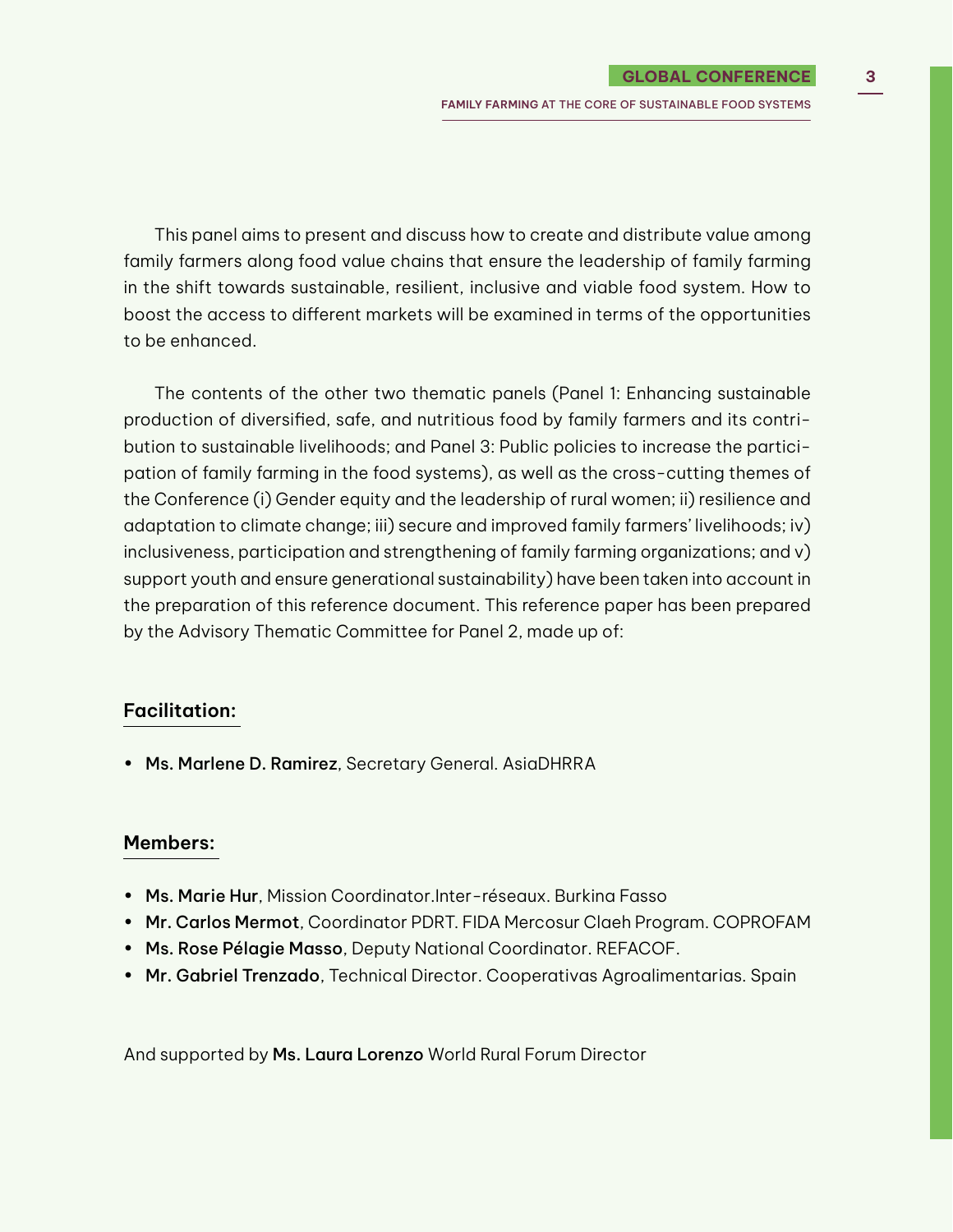# BRIEF ANALYSIS OF THE CURRENT SITUATION

## **Challenges that Family Farmers Face**

As far as family farmers are diverse, the markets that they operate in are diverse, depending on the specific context: local markets, local fairs, wholesalers and wholesalers that distribute nationally, public and institutional procurement markets, among others.

Globally more than 80% of smallholders operate in local and domestic food markets. These highly diverse markets, in which most of the food consumed in the world transits, can range from local to transboundary to regional and may be located in rural, peri-urban or urban contexts or span these contexts, and are directly linked to local, national, and/or regional food systems. This means that the food concerned is produced, processed, and traded within these systems.

Most family farmers experience low productivity and profitability, poor access to markets and low incomes. Many family farmers do not own the land they cultivate, and even if they have ownership, they do not have the required capital, technological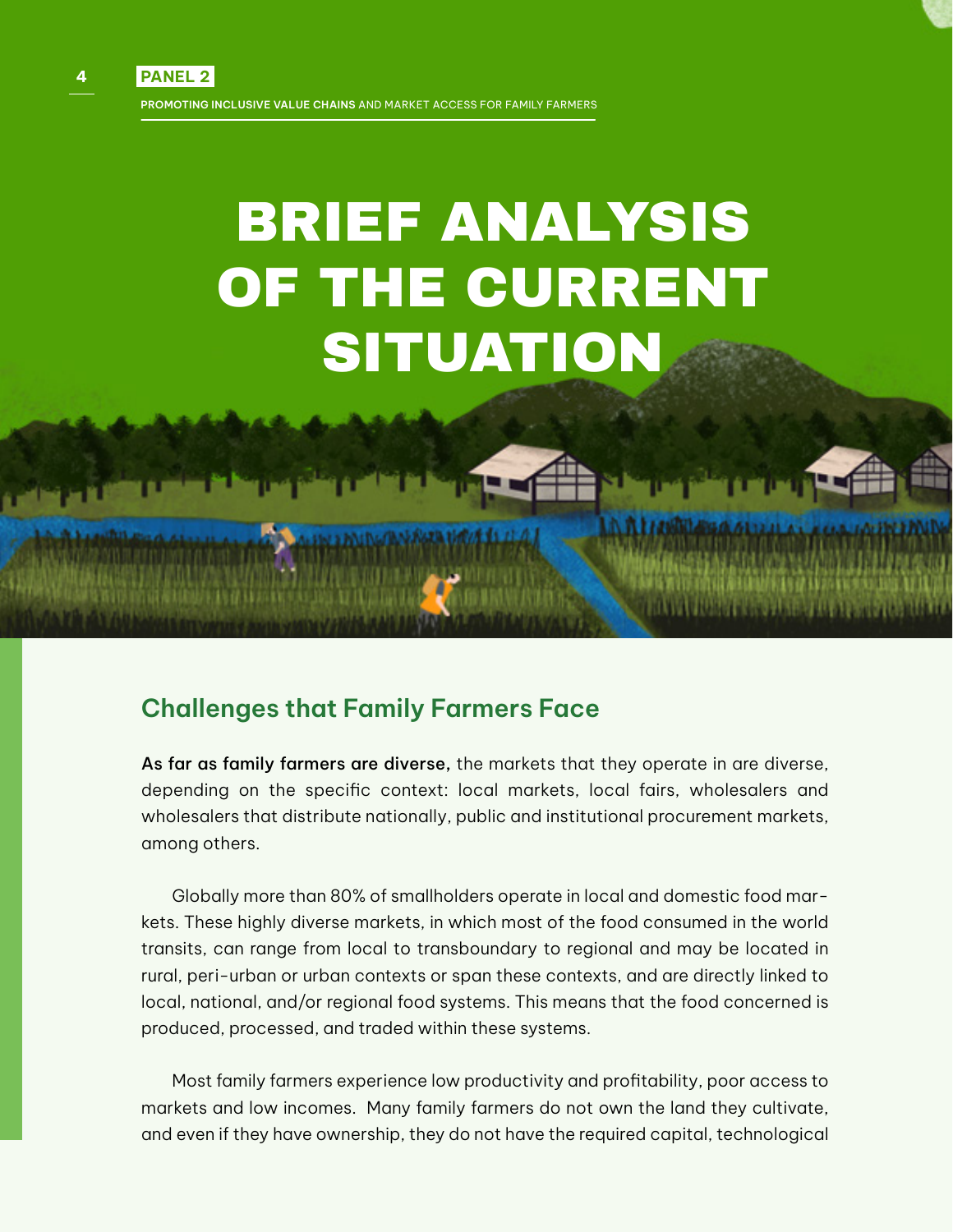**FAMILY FARMING** AT THE CORE OF SUSTAINABLE FOOD SYSTEMS

know-how and access to agricultural services and to markets needed to make their lands productive and to earn decent incomes. Very often they have not the capacities and the resources to compete with imported products and their production is very linked with some crops and consequently they are very exposed to market price variability and climate change effects making family farmers vulnerable to economic and climate shocks.

One common challenge is the low generation of added value and the lack of participation in inclusive value chains. The value adding processes can help to create employment and contribute to local, social and economic development when the benefits of value addition circulate within the local, national and regional systems. Constraints for women family farmers in accessing markets emerge, amongst others, as a result of time constraints, the frequent concentration of women's labour on subsistence production, disproportionate responsibility for unpaid work, unequal access to and benefit from productive assets, technology, finance, education and relevant services.

Young family farmers can face constraints in accessing markets as a result of lack of financial resources, economic dimension, skills, and capacities. Investing in youth in family farming and their access to market infrastructure is key to providing successful and viable livelihoods for all future generations.

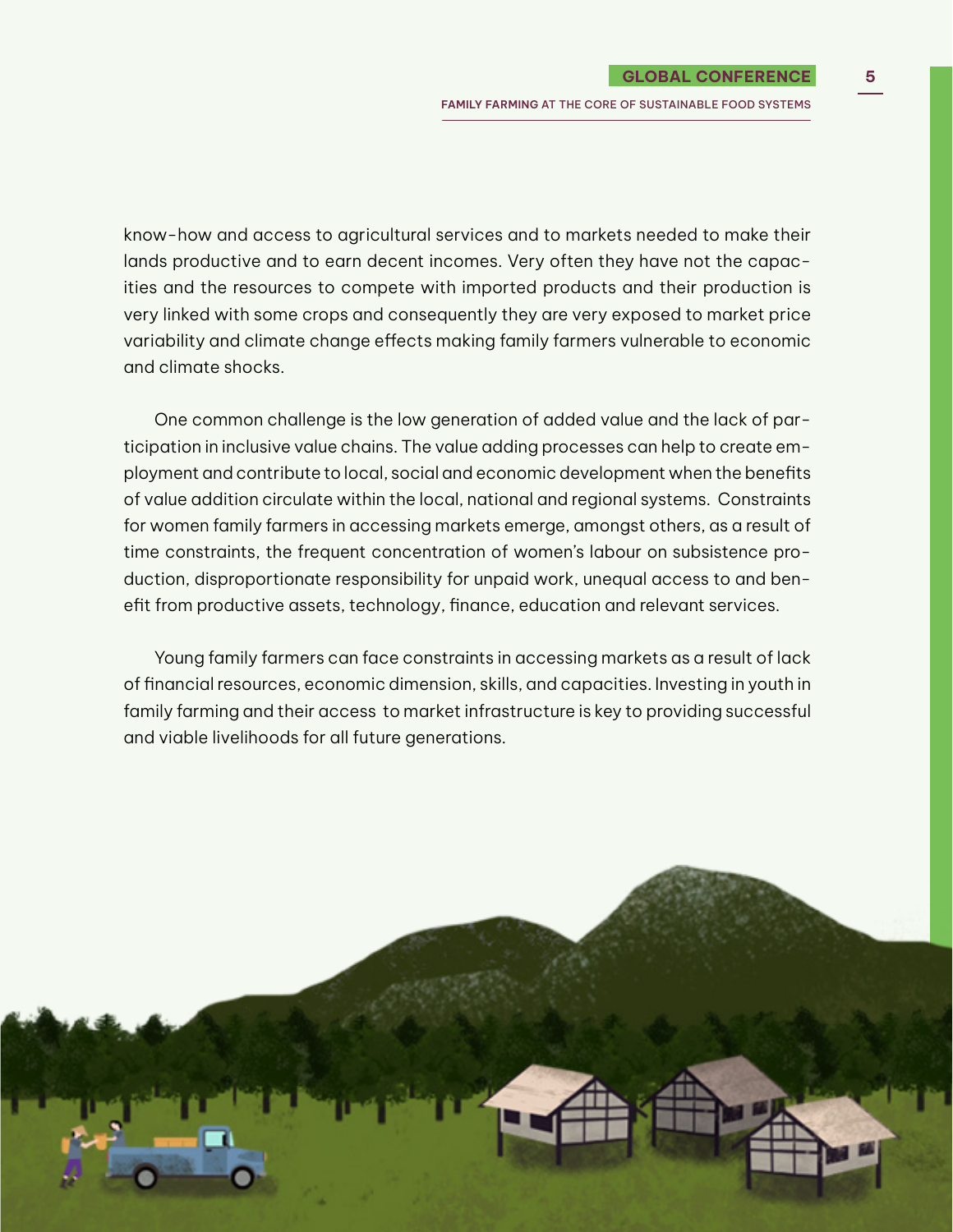# PROPOSALS FOR ADDRESSING THESE CHALLENGUES

## **Addressing these Challenges**

Over the years, various efforts have been initiated to address these challenges related to inclusive value chains and access to markets. Nevertheless there is a need to expand or extend different initiatives and to promote enabling and inclusive market environments that contribute to provide reliable access to markets for family farmers and to ensure family farmers are taking part in inclusive value chains, so their production is profitable and they are able to generate family incomes that offer a future in farming for their children. Different measures have been identified and should be strengthened to ensure family farmers are playing a protagonist role in resilient, viable and inclusive sustainable food system.

Promoting enabling market environment will allow family farmers to access and expand fair, inclusive, and equitable food markets from local to regional levels and improve the negotiation capacities and positions of family farmers across the markets. These include regulations, subsidies, and other trade and investment rules and norms.

Inclusive agricultural value chains means that equitable benefits for all actors in the value chain, especially for the family farmers, as well as mutually beneficial relationships among them, are ensured. By promoting quality schemes, adding value to agricultural products, access to local markets and short supply circuits, family farmers will be able to unleash their potential towards the addressing of SDG Agenda.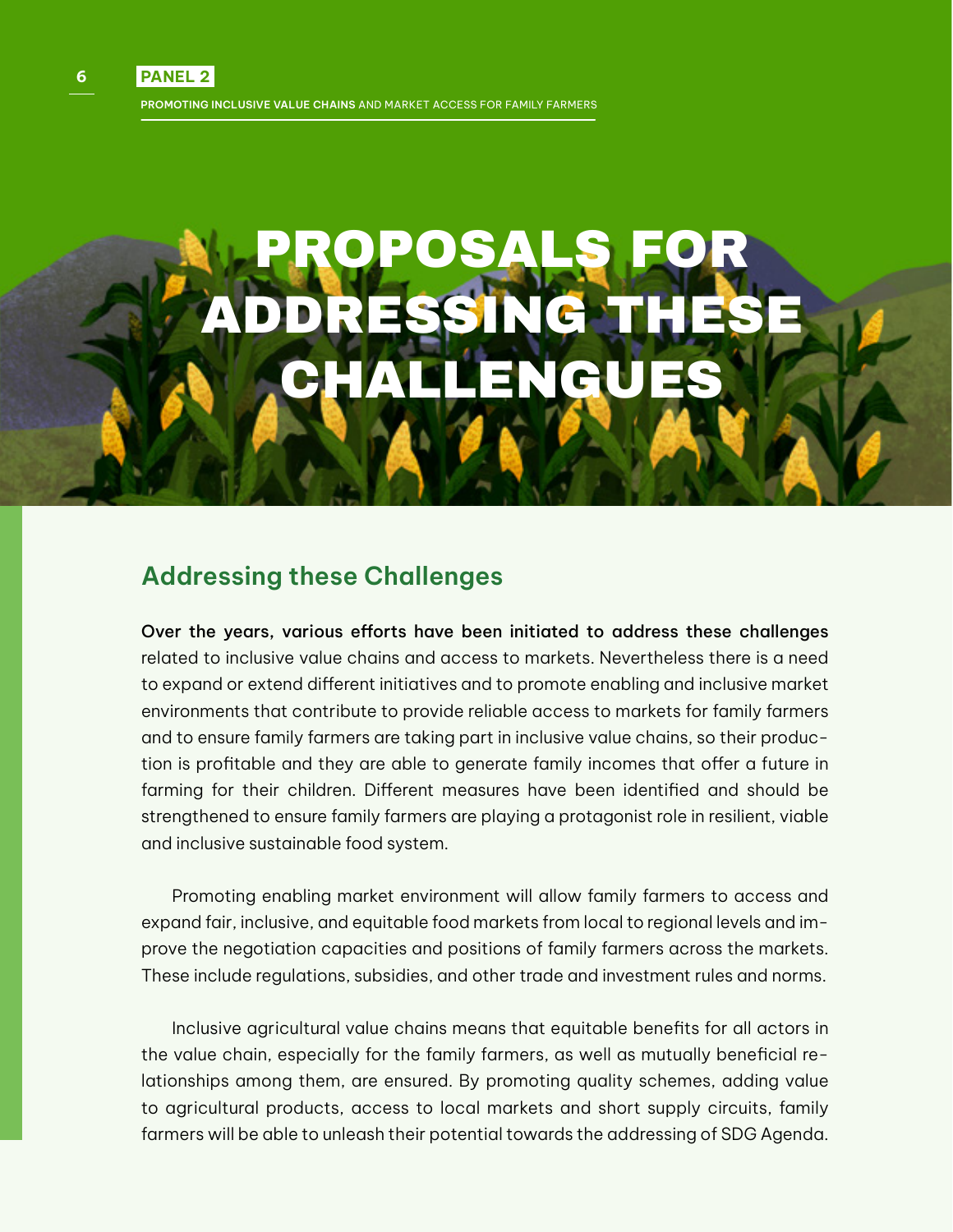## **Eight Areas of Action have been identified and to be promoted:**

### 1. Building partnerships between family farmers and consumers.

In order to contribute to the transformation of food systems with a protagonist role of family farmers it is important to enhance family farmers' capacities so their product offer (type, quantity, quality, presentation, authorisations, certifications, etc.) meets the consumers' needs. These needs will differ from one territory to another, and from one type of consumers to another, but building this dialogue and making this connection will be necessary to strengthen family farmers.

The consumers should be informed and recognize the social, health and environmental costs and benefits associated with different types of food production and marketing. Connecting precisely the local market with the value given by the consumer is key in the valorisation of the product. The different strategies include market information and linkages, trade fairs, certification, labelling and fair-trade mechanisms, and producer-consumer linkages. Along this, the differentiation of products of family farmers and outreaching the different attributes and additional qualities linked to family farmers is another important strategy to support.

Regulatory frameworks that improve market transparency and monitoring of contractual agreements will empower family farmers.

## 2. Promoting the access to different markets, including family farmers specialized market

Although family farmers potentially have access to different markets, local and regional markets should be promoted in order to ensure the sustainability of family farming and the resilience of local food systems.

Institutional procurement programmes offer key opportunities to address both the demand for nutritious, healthy, and culturally appropriate food and the supply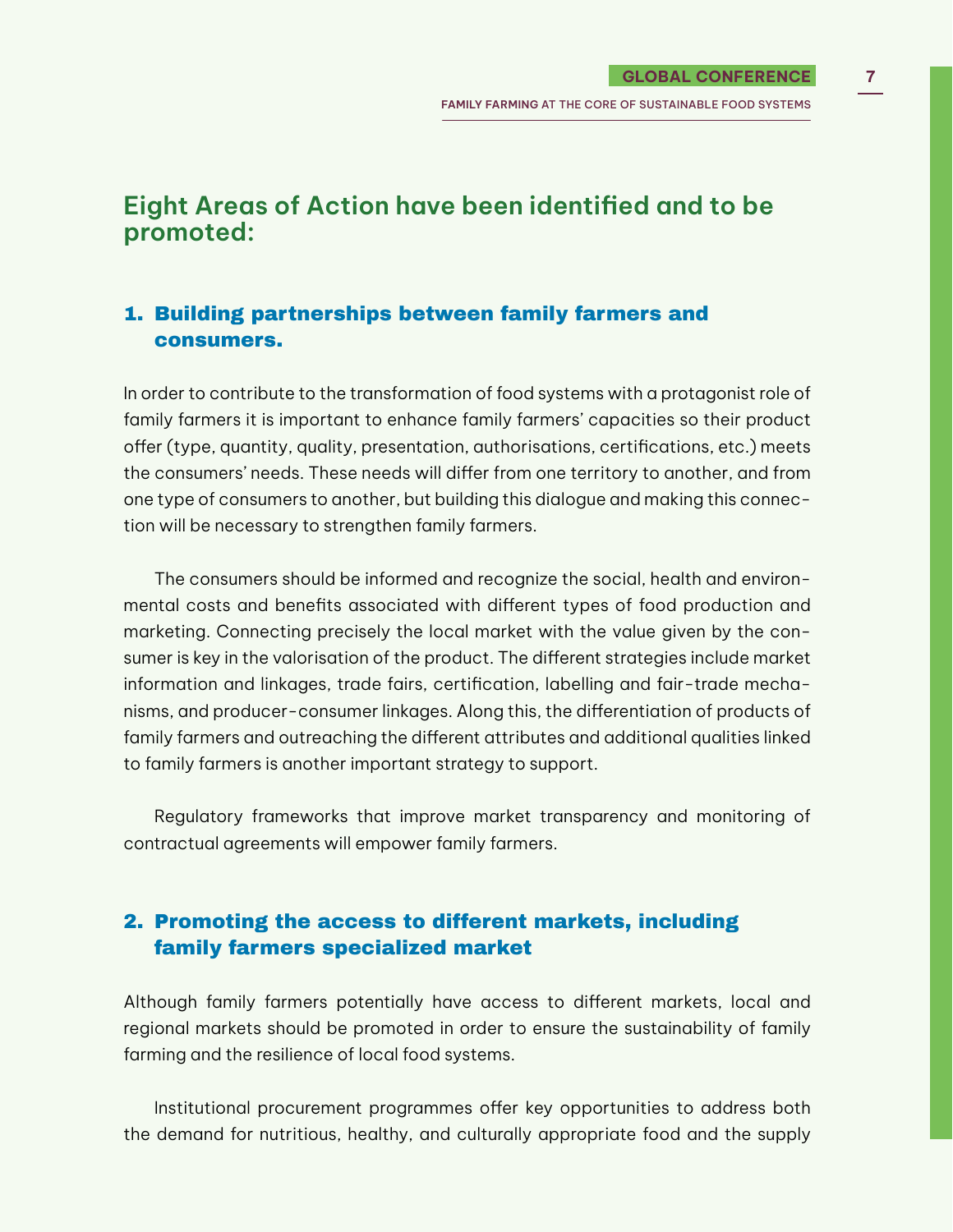carried out by family farmers, and will ensure predictable income for family farmers and facilitate them to plan and diversify production.

With the travel restrictions brought about by the COVID-19 pandemic, farmers' capacity in and access to online marketing platforms and digital innovations have also become important.

## 3. Promoting the generation of added value in the family farmers productions

The value of a product or service can be increased at different stages of its production or delivery by the addition of features for which consumers are willing to pay more.

The activities that should be supported include basic processing such as drying, roasting and decorticating to more advanced processing such as preparing finished products (e.g., food, drinks and oil). Partnership could be around improving facilities for storage, processing, conditioning, and packaging.

The development of small-scale agri-food processing in rural and peri-urban areas is a major challenge for the empowerment of women in different contexts.

#### 4. Promoting the organization of farmers into cooperatives

Promoting cooperatives and similar organizations, that allow family farmers to develop small agroindustry brings to family farmers the possibility to move up the value chain by processing their products, produce added value, contribute to market access, increase the profitability of production and contribute to local employment.

The organization of farmers into cooperatives and similar organizations, allow farmers to aggregate their outputs, reduce transaction costs, transform their production and commercialize it through different channels. Their negotiation position will be reinforced, the risks shared and the competitiveness improved. As they develop relationships and professionalize their agri-enterprises, farmers can better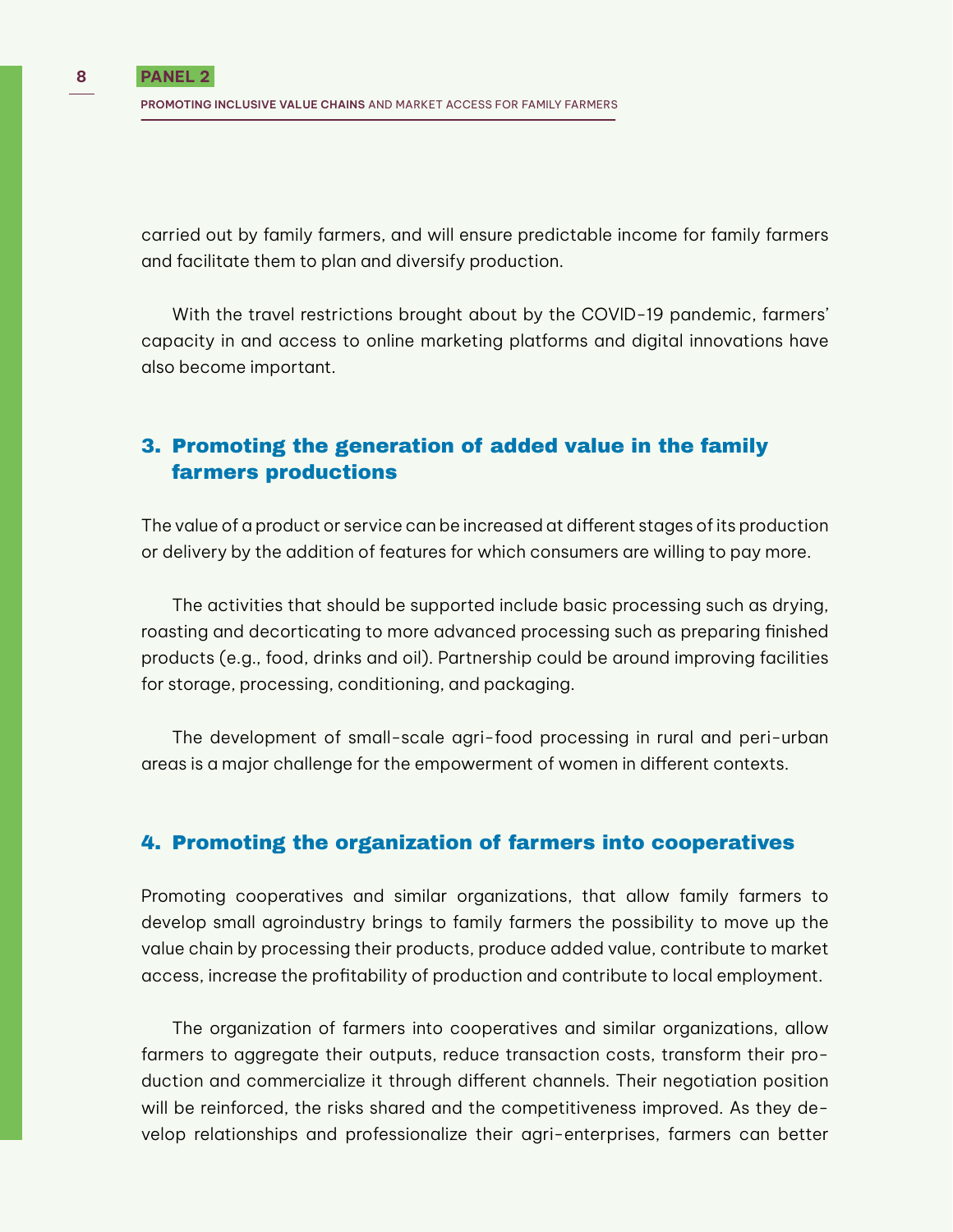negotiate with buyers, government entities and supply-chain service providers to achieve greater sustainability, including better conditions for them to scale up.

#### 5. Ensuring access to infrastructures and services

The access to markets should be ensured by the development of adequate infrastructures (roads, markets, etc.). This includes support for local markets, even informal markets, where most food is produced, by providing financing mechanisms in collaboration with municipalities, local authorities, and the private sector to fund necessary infrastructure and services.

Ensuring the access of family farmers to post-harvest management, development of proximity storage infrastructures and other facilities and equipment are other important areas of intervention.

Support for affordable mechanisms for smallholders' access to useful, timely and transparent market and price information through Information and Communication Technologies and the improvement of the services provided by family farmers organizations and cooperatives in this sense is very important.

In order that all the family farmers can benefit from the opportunity of online marketing platforms, it is necessary to ensure their access to communication technologies and adequate energy supply.

## 6. Efficiency Enhancement, Farm Diversification and Sustainable Agriculture

Different policies and programs aimed at enhancing sustainable farm productivity and diversification should be promoted, ensuring that production addresses consumers' needs.

The different public policies and programs should promote the diversified production systems that mitigate family farmers' exposure to climate and market shocks (quantity requirements and/or low prices).